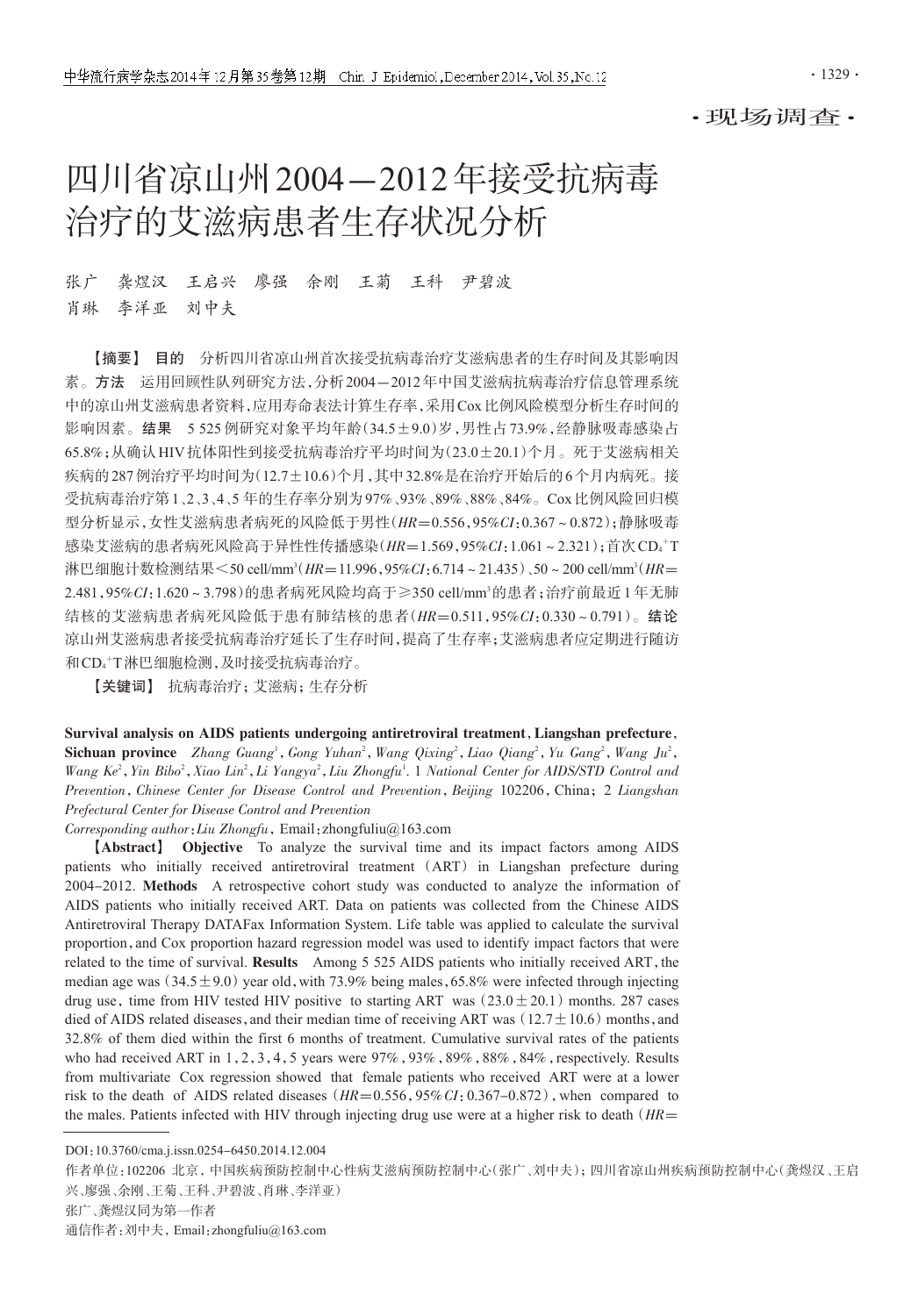1.569,95% CI:1.061-2.321) when compared to those who were infected through heterosexual transmission. Patients with baseline  $CD_4$ <sup>+</sup> T cells counts at  $\leq$  50 cells/mm<sup>3</sup> (HR=11.996, 95% CI: 6.714-21.435) or 50-200 cells/mm<sup>3</sup> ( $HR = 2.481,95\% CI:1.620-3.798$ ) were at a higher risk to death than those with  $CD_4^+T$  cell counts  $\geq 350$  cells/mm<sup>3</sup>. Patients without pulmonary tuberculosis were at a lower risk to death  $(HR=0.511, 95\% CI: 0.330-0.791)$  when compared to those with pulmonary tuberculosis a year before starting the treatment. Conclusion Antiretroviral treatment could prolong the survival time of AIDS patients and with a better rate on survival. Programs on follow-up and  $CD_4$ <sup>+</sup> T cell counts for AIDS patients should be conducted regularly, as well as timely initiated the antiretroviral therapy.

**[Key words]** Antiretroviral treatment; Acquired immune deficiency syndrome; Survival analysis

2005 年四川省凉山州开始对符合治疗标准的 艾滋病患者开展免费抗病毒治疗。为了解凉山州首 次接受抗病毒治疗艾滋病患者因艾滋病死亡的状 况,探索生存时间的影响因素,对凉山州 2005-2012 年首次接受抗病毒治疗艾滋病患者进行生存 分析。

### 资料与方法

1. 研究对象:在中国疾病预防控制信息系统艾 滋病综合防治信息管理系统中下载凉山州17县、市 的成年艾滋病患者抗病毒治疗病历记录,包括基本 情况及用药情况表和随访用药情况表。入组治疗 截止时间为 2012 年 12 月 31 日,所有首次接受抗病 毒治疗的艾滋病患者,删除既往接受过治疗的患 者,共入组5 525例。治疗患者均符合"国家免费艾 滋病抗病毒药物治疗手册"[<sup>1</sup>] 治疗标准,并愿意接受 治疗,2007年12月前入组按CD4+T淋巴细胞计数< 200 cell/mm3,2008 年 1 月后入组按 CD4+T 淋巴细胞 计数≤350 cell/mm<sup>3</sup>。

2. 研究方法:建立回顾性研究队列,设定队列随 访的起始时间为研究对象首次接受抗病毒治疗的时 间;随访截止时间为 2012 年 12 月 31 日。结局变量 为因艾滋病及相关疾病[包括肺外隐球菌感染(包括 脑膜炎)、耶氏肺孢子菌肺炎、反复严重的细菌性肺 炎、弓形虫脑病、卡波济肉瘤、脑淋巴瘤/B细胞非霍 奇金淋巴瘤等]死亡,排除因吸毒过量、自杀、车祸及 其他疾病等原因导致的死亡;在随访期间因艾滋病 及相关疾病外的其他原因死亡、失访、转出、停药、存 活定义为删失。收集研究对象入组治疗时的基本情 况、诊断时间、死亡时间、治疗情况、临床分期、CD4<sup>+</sup>T 淋巴细胞计数检测结果等信息。

3. 统计学分析:数据经Excel软件整理后,采用 SPSS 17.0 软件进行分析。使用寿命表法分析生存 概率、死亡概率、生存率;利用Log-rank检验比较不 同组别间的生存时间差异,并进行单因素分析;在单 因素分析的基础上,将差异有统计学意义(P<0.05) 的变量引入Cox比例风险模型,采用前进法进行多 因素分析,变量进入多因素Cox模型纳入标准为α= 0.05,排除标准为  $β=0.10$ 。

## 结 果

1. 基本情况:共 5 525 例艾滋病患者接受抗病 毒治疗,开始治疗时年龄为 15~86(34.5±9.0)岁; 男性占 73.9%(4 083/5 525),女性占 26.1%(1 442/ 5 525);婚姻状况为已婚或同居的占 82.2%(4 542/ 5 525),未婚占 10.9%(604/5 525),离异或分居占 4.3%(238/5 525);感染途径为静脉吸毒占 65.8% (3 636/5 524),异性性传播占 30.8%(1 702/5 524), 尚不明确和其他途径占2.5%(137/5 524),同性性传 播占0.6%(31/5 524),输血和单采血浆传播占0.3%  $(17/5, 524)$ 

2. 首次接受抗病毒治疗情况:从确认HIV抗体 阳性到接受抗病毒治疗的时间为 0~193(23.0± 20.1)个月;4.8%(254/5 292)的患者治疗前最近1年 患有肺结核,其中89.0%(226/254)的患者接受抗结 核治疗;按照WHO临床分期,47.1%(2 587/5 488)的 患者在开始时为Ⅰ期,15.3%(841/5 488)的患者为 Ⅱ期,33.7%(1 848/5 488)的患者为Ⅲ期,3.9%(212/ 5 488)的患者为Ⅳ期;开始治疗时共有4 778例患者 接受了 CD<sub>4</sub>+T淋巴细胞计数检测,平均为(311.8± 169.3)cell/mm<sup>3</sup>,22.3%(1 065/4 778)的患者CD<sub>4</sub>+T淋 巴细胞计数<200 cell/mm<sup>3</sup>, 50.9% (2 433/4 778)为  $200 \sim 350$  cell/mm<sup>3</sup>,  $26.8\%$  (1 280/4 778)  $>$  350 cell/mm<sup>3</sup>

3. 死亡及删失情况:截止 2012 年观察终点,研 究对象中 75.8%(4 187/5 525)仍在治疗,9.7%(537/ 5 525)停药,6.4%(353/5 525)失访,5.2%(287/5 525) 死于艾滋病相关疾病,2.6%(142/5 525)死于其他原 因,0.4%(22/5 525)转出。在随访期间,因艾滋病相 关疾病死亡的研究对象治疗平均时间为(12.7± 10.6)个月,最长75个月,最短3 d,32.8%(94/287)在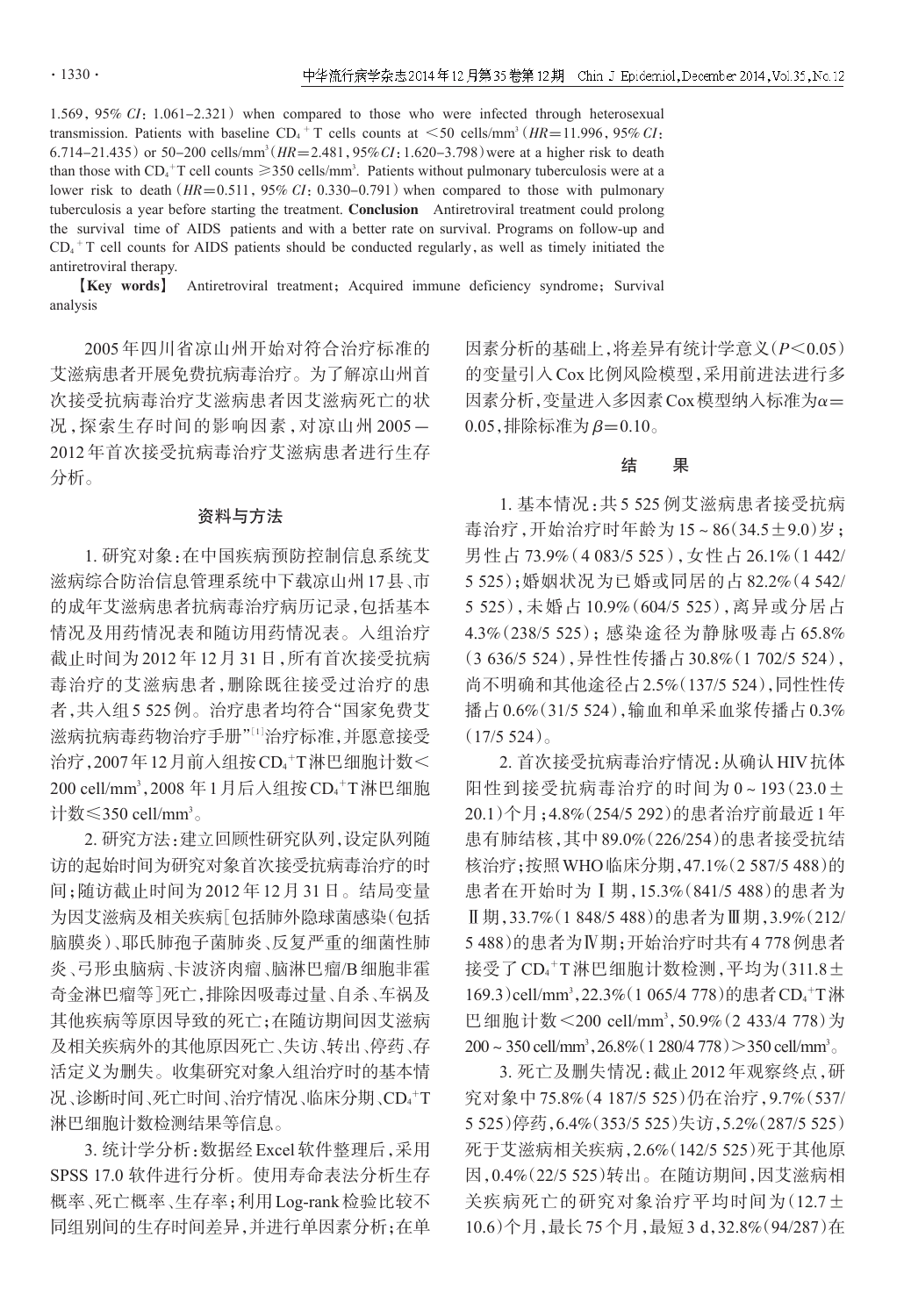治疗开始后的6个月内病死,19.5%(56/287)在治疗 6~12个月病死,34.5%(99/287)在治疗12~24个月 病死,13.2%(38/287)在治疗 24 个月后病死。在治 疗开始后的 6 个月内病死的病例中 48.9%(46/94) 处于临床Ⅲ﹑Ⅳ期,58.5%(55/94)CD4<sup>+</sup>T淋巴细胞计 数<200 cell/mm3;在治疗6~ 12 个月病死的病例中 39.2%(22/56)处于临床Ⅲ﹑Ⅳ期,42.8%(24/56)CD4<sup>+</sup>T 淋巴细胞计数<200 cell/mm<sup>3</sup>;而在治疗>12个月病 死的病例中22.6%(31/137)处于临床Ⅲ、Ⅳ期,35.0%  $(48/137)CD_4$ <sup>+</sup>T淋巴细胞计数<200 cell/mm<sup>3</sup>。

4. 生存分析:

(1)生存率:截止2012年12月31日,研究对象 治疗后平均生存时间为0~96(81.5±87.1)个月。1

年生存率为97%,2 年生存率为93%, 3 年生存率为 89%,4 年生存率为 88%,5 年生存率为 84%,8 年生存率 为78%,见表1。

(2)生存时间的影响因素:比较不 同人口学特征、诊断时间到治疗时间 间隔、治疗情况、WHO临床分期、首次 CD4 <sup>+</sup>T淋巴细胞计数检测结果的研究 对象生存时间的差异,结果显示,性 别﹑感染途径﹑首次CD4<sup>+</sup>T淋巴细胞计 数检测结果、治疗前最近 1 年是否患 有肺结核是生存时间的影响因素 (P<0.05),见表2。

在单因素分析的基础上对 P< 0.05的变量进行多因素Cox比例风险 模型分析,结果显示,建立的生存时间 回归模型有统计学意义(χ2=198.47, P<0.001),性别、传播途径、治疗前最 近1年是否患有肺结核、首次 CD4<sup>+</sup>T 淋巴细胞计数检测结果对研究对象生 存时间的影响有统计学意义。女性艾 滋病患者病死的风险是男性的 0.556 倍(95%CI:0.367~0.872);静脉吸毒 感染HIV患者病死的风险是异性性传 播 感 染 的 1.569 倍 (95% CI: 1.061~ 2.321);首次 CD4+T淋巴细胞计数检 测结果 $<$ 50 cell/mm $^3$ 、50 ~ 200 cell/mm $^3$ 的患者病死风险分别是≥350 cell/mm3 的 11.996 倍(95% CI:6.714~21.435) 和 2.481 倍 (95%CI: 1.620~3.798); 治 疗前最近1年无肺结核的艾滋病患者

病死的风险是患有肺结核的 0.511 倍(95% CI :  $0.330 \sim 0.791$ ),见表3。

表1 四川省凉山州首次接受抗病毒治疗艾滋病患者 生存概率与生存率

| 时间<br>(月) | 期初<br>例数 | 期间<br>删失<br>人数 | 有效<br>观察<br>例数 | 死亡<br>人数     | 死亡<br>概率<br>$(\%)$ | 生存<br>概率<br>$(\%)$ | 累积生<br>存概率<br>$(\%)$ | 累积生<br>存概率<br>标准误 |
|-----------|----------|----------------|----------------|--------------|--------------------|--------------------|----------------------|-------------------|
| $0 \sim$  | 5 5 2 5  | 2036           | 4 5 0 7        | 148          | 0.03               | 0.97               | 0.97                 | 0.00              |
| $12 -$    | 3 3 4 1  | 1963           | 2 3 5 9        | 101          | 0.04               | 0.96               | 0.93                 | 0.00              |
| $24 -$    | 1 277    | 931            | 811            | 31           | 0.04               | 0.96               | 0.89                 | 0.01              |
| $36\sim$  | 315      | 210            | 210            | 3            | 0.01               | 0.99               | 0.88                 | 0.01              |
| $48 \sim$ | 102      | 48             | 78             | 3            | 0.04               | 0.96               | 0.84                 | 0.02              |
| $60 \sim$ | 51       | 31             | 35             | $\mathbf{0}$ | 0.00               | 1.00               | 0.84                 | 0.02              |
| $72 -$    | 20       | 14             | 13             | 1            | 0.08               | 0.92               | 0.78                 | 0.07              |
| $84 -$    | 5        | $\overline{4}$ | 3              | $\mathbf{0}$ | 0.00               | 1.00               | 0.78                 | 0.07              |
| $96\sim$  | 1        | 1              |                | $\theta$     | 0.00               | 1.00               | 0.78                 | 0.07              |

表2 四川省凉山州首次接受抗病毒治疗艾滋病患者生存时间单因素分析

| 变<br>量                                            | 观察<br>例数 | 病死<br>数 | 生存时间<br>$($ 月, 95% $CI$      | $\chi^2$ 值 | Р值                 |
|---------------------------------------------------|----------|---------|------------------------------|------------|--------------------|
| 性别                                                |          |         |                              |            | $25.115 \le 0.001$ |
| 男                                                 | 4 0 8 3  | 248     | $82.11(78.85 \sim 85.37)$    |            |                    |
| 女                                                 | 1 4 4 2  | 39      | $89.30(87.28 \sim 91.32)$    |            |                    |
| 年龄(岁)                                             |          |         |                              | 0.154      | 0.695              |
| $<$ 18                                            | 19       | 2       | $25.95(22.18 \sim 29.73)$    |            |                    |
| $18 \sim$                                         | 5 2 2 9  | 269     | $84.29(81.44 \sim 87.14)$    |            |                    |
| $\geqslant$ 50                                    | 277      | 16      | $61.04(56.70 \sim 65.38)$    |            |                    |
| 婚姻状况                                              |          |         |                              | 0.735      | 0.391              |
| 未婚                                                | 604      | 21      | $82.97(77.65 \sim 88.28)$    |            |                    |
| 已婚有配偶                                             | 4 5 4 2  | 249     | $83.93(81.13 \sim 86.73)$    |            |                    |
| 离异或丧偶                                             | 379      | 17      | $87.43(83.94 \sim 90.93)$    |            |                    |
| 感染途径                                              |          |         |                              | 10.380     | 0.001              |
| 异性性传播                                             | 1702     | 63      | $77.65(72.13 \sim 75.18)$    |            |                    |
| 同性性传播                                             | 31       | 1       | $65.24(59.98 \sim 70.51)$    |            |                    |
| 静脉吸毒                                              | 3636     | 218     | $81.78(78.32 \sim 85.24)$    |            |                    |
| 输血,血制品                                            | 17       | 1       | $66.72(54.36 \sim 79.08)$    |            |                    |
| 尚不明确和其他途径                                         | 138      | 4       | $42.44(40.73 \sim 44.14)$    |            |                    |
| 诊断到治疗的间隔(月)                                       |          |         |                              | 0.602      | 0.438              |
| $<$ 12                                            | 2 0 0 3  | 120     | $84.65(81.45 \sim 87.84)$    |            |                    |
| $12 -$                                            | 2 2 8 9  | 115     | $85.12(83.04 \sim 87.21)$    |            |                    |
| $\geqslant$ 36                                    | 1 2 2 2  | 51      | $77.35(71.26 \sim 83.44)$    |            |                    |
| WHO临床分期                                           |          |         |                              | 0.161      | 0.689              |
| I                                                 | 2 5 8 7  | 140     | $75.81(70.46 \sim 81.16)$    |            |                    |
| Π                                                 | 841      | 42      | $79.92(77.56 \sim 82.28)$    |            |                    |
| $\mathbb{I}\mathbb{I}$                            | 1848     | 70      | $89.46(86.58 \sim 92.34)$    |            |                    |
| $\mathbb{N}$                                      | 212      | 26      | $44.01(40.64 \sim 47.38)$    |            |                    |
| 首次CD <sub>4</sub> +T淋巴细胞检测(cell/mm <sup>3</sup> ) |          |         |                              |            | $77.120 \le 0.001$ |
| < 50                                              | 91       | 25      | $26.50(21.75 \sim 31.25)$    |            |                    |
| $50 - 200$                                        | 974      | 93      | $80.15(74.24 \sim 86.05)$    |            |                    |
| $200 - 350$                                       | 2 4 3 3  | 122     | $77.43(74.79 \approx 80.06)$ |            |                    |
| $\geq$ 350                                        | 1 2 8 0  | 30      | $58.85(54.01 \sim 63.68)$    |            |                    |
| 治疗前最近1年患肺结核                                       |          |         |                              |            | $14.720 \le 0.001$ |
| 是                                                 | 254      | 26      | $61.07(57.24 \sim 64.91)$    |            |                    |
| 否                                                 | 5 0 3 7  | 245     | $83.80(79.99 \approx 87.60)$ |            |                    |